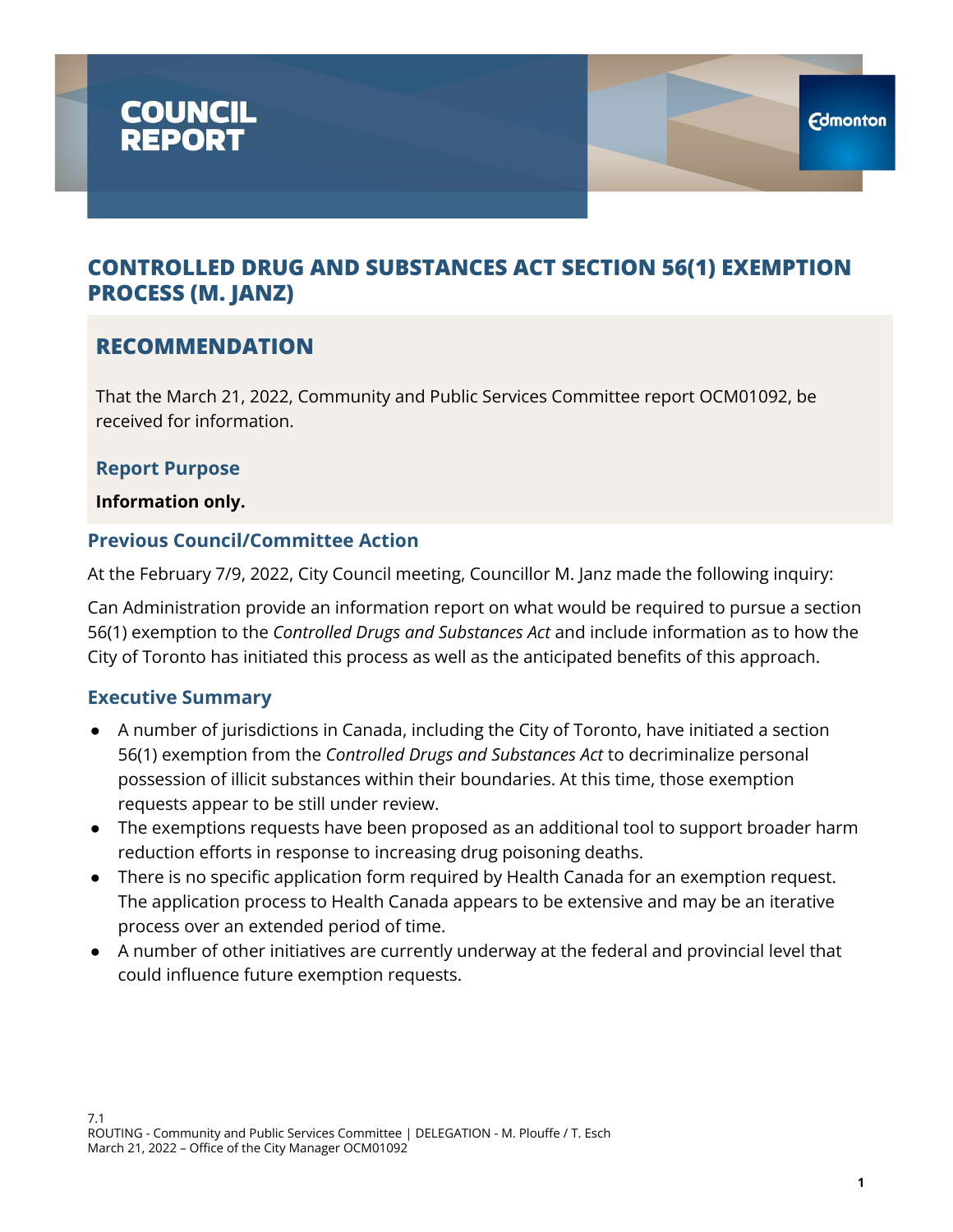### **REPORT**

### **Background: Section 56(1)** *Controlled Drugs and Substances Act* **Exemption**

The *Controlled Drugs and Substances Act* (CDSA) regulates possession of controlled substances. The CDSA is administered by Health Canada. Under section 56(1) of the CDSA, the Federal Minister of Health has the authority to exempt any person, or class of persons, or any controlled substance from the CDSA.

The exemption can only be granted under one of the grounds:

- (1) Necessary for a medical purpose; or
- (2) Necessary for a scientific purpose; or
- (3) Otherwise in the public interest.

For example, a section 56(1) exemption for a medical purpose is the class exemption that authorizes the possession, transportation and administration of certain controlled substances by certain classes of paramedics in Alberta. An example of an exemption request for a scientific purpose may include a request to conduct research involving controlled substances. An example of a public interest exemption is the "travelers exemption" which allows individuals to bring their prescription drug products into or out of Canada when crossing the international border.

Exemption requests under the public interest category are considered unique and have no formal application form or approval timelines.

#### **Process for a Section 56(1) CDSA Exemption:**

There is no prescribed application process under the CDSA to apply for a unique exemption.

Interested municipalities may make the request for an exemption to the Federal Minister of Health and the process to review an exemption application is iterative and collaborative with Health Canada.

Through informal discussions with Health Canada, the following information is helpful in supporting an application for this purpose, which includes but is not limited to:

- Providing a rationale for the request including details on the local context, as well as goals and objectives for the proposed exemption and identifying the anticipated outcomes.
- Operational considerations such as: how simple possession would be defined; to whom and when the exemption would apply; and risk mitigation measures that would be put in place.
- Providing examples of the public education and communications strategy, training, and any guidelines developed to support readiness, including law enforcement, to ensure that the new rules and objectives of the potential exemption would be made clear to the public and that law enforcement are ready to apply the proposed new approach within the requested boundaries.
- Detailed information related to consultations that have occurred with potentially impacted stakeholders and Indigenous peoples, including with people who use drugs, law enforcement, and racialized communities. This would include expressions of support or opposition from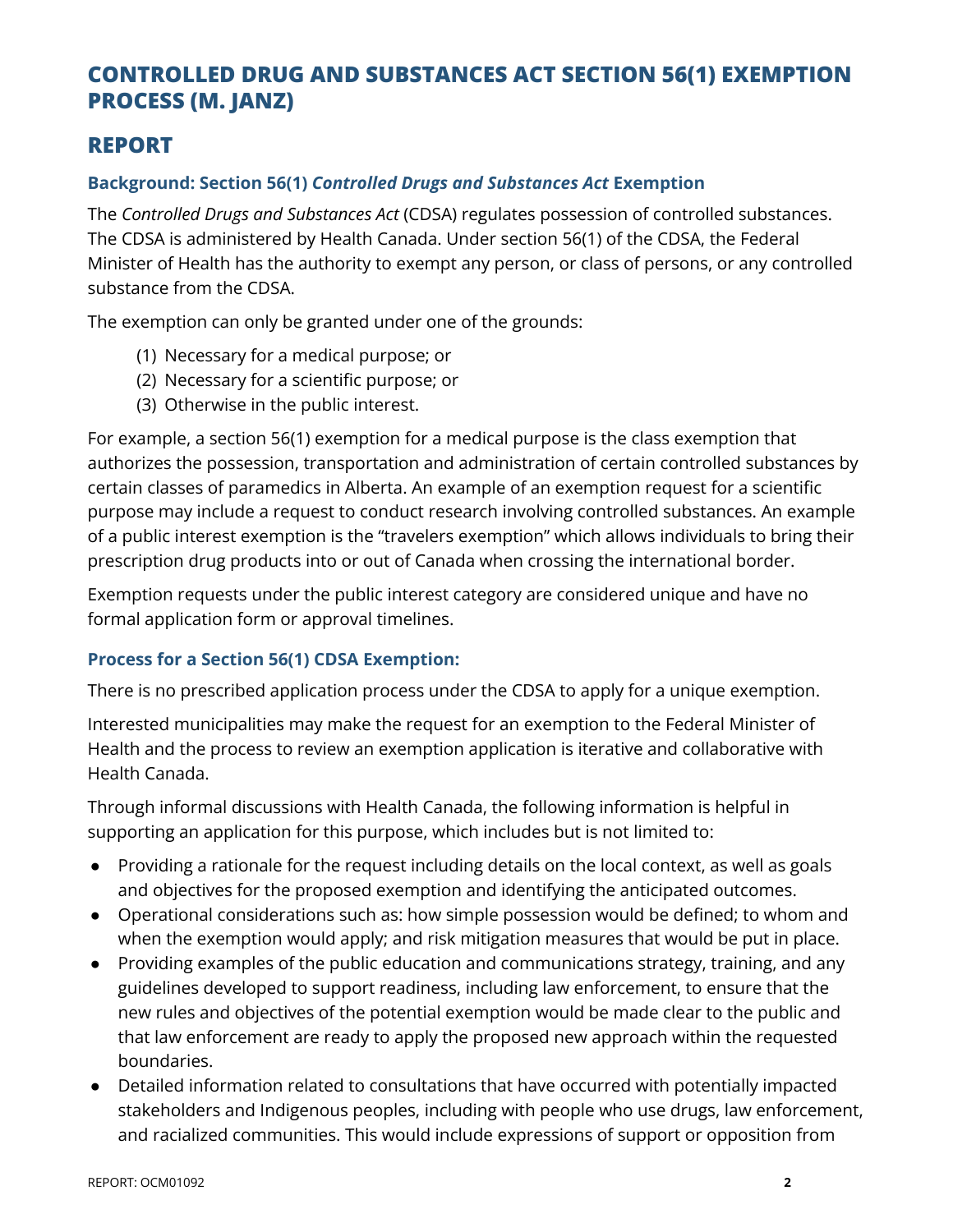Indigenous communities whose lands are within the municipality, and/or the Provincial Government boundaries.

- Description of the measures that would be in place to divert people who use drugs from the criminal justice system to health and social services.
- Description of the readiness and capacity of health and social systems in the community to meet any increase in demand.
- Details related to how success will be measured, with an emphasis on the impacts of the approach on vulnerable and high-risk populations.
- Any other data that would support the application and clarify processes to help manage risks.

The application process is iterative and further details may be requested by Health Canada throughout the process. After reviewing all application materials, if an exemption is granted the federal government may include any appropriate terms and conditions on the exemption.

#### **City of Toronto Multi-Year Process**

The City of Toronto has a municipal public health system composed of the Toronto Board of Health and Toronto Public Health. Under provincial legislation in Ontario, municipal boards of health set public health policy for a municipality. The Toronto Board of Health sets the public health policy for the municipality of Toronto. Toronto Public Health delivers health services and programs to implement public health policy.

Between 2018 and 2022, the Toronto Board of Health advocated to the Federal Government to decriminalize the possession of drugs for personal use.

On January 4, 2022, Toronto Public Health submitted a 153 page comprehensive submission to Health Canada to request a section 56(1) exemption to the CDSA to allow for the possession of drugs for personal use in Toronto.

Toronto Public Health has not received a decision on the exemption request. Health Canada will not share any comments on exemption requests still under review.

The following are highlights of the Toronto Public Health January 2022 submission:

- Joint submission signed by the City of Toronto City Manager, Toronto Medical Officer of Health, and the City of Toronto's Chief of Police
- Growing need data shared on accidental drug poisoning deaths (including, but not limited to, opioids) and highlighting growing trends and increasing numbers of deaths in Toronto
- Identified benefit examples shared as to how the current approach to drug criminalization may be giving rise to increased harms, including social stigma, violence, and structural racism and discouraging people from seeking the support they may need and using substances alone or in unsafe locations resulting in increased risk of injury, disease, and overdose
- Extensive consultation demonstrating support for Toronto's exemption request through public engagement (interviews, roundtable discussions, online surveys) and engagement with a working group comprised of drug users, service providers, and other drug policy experts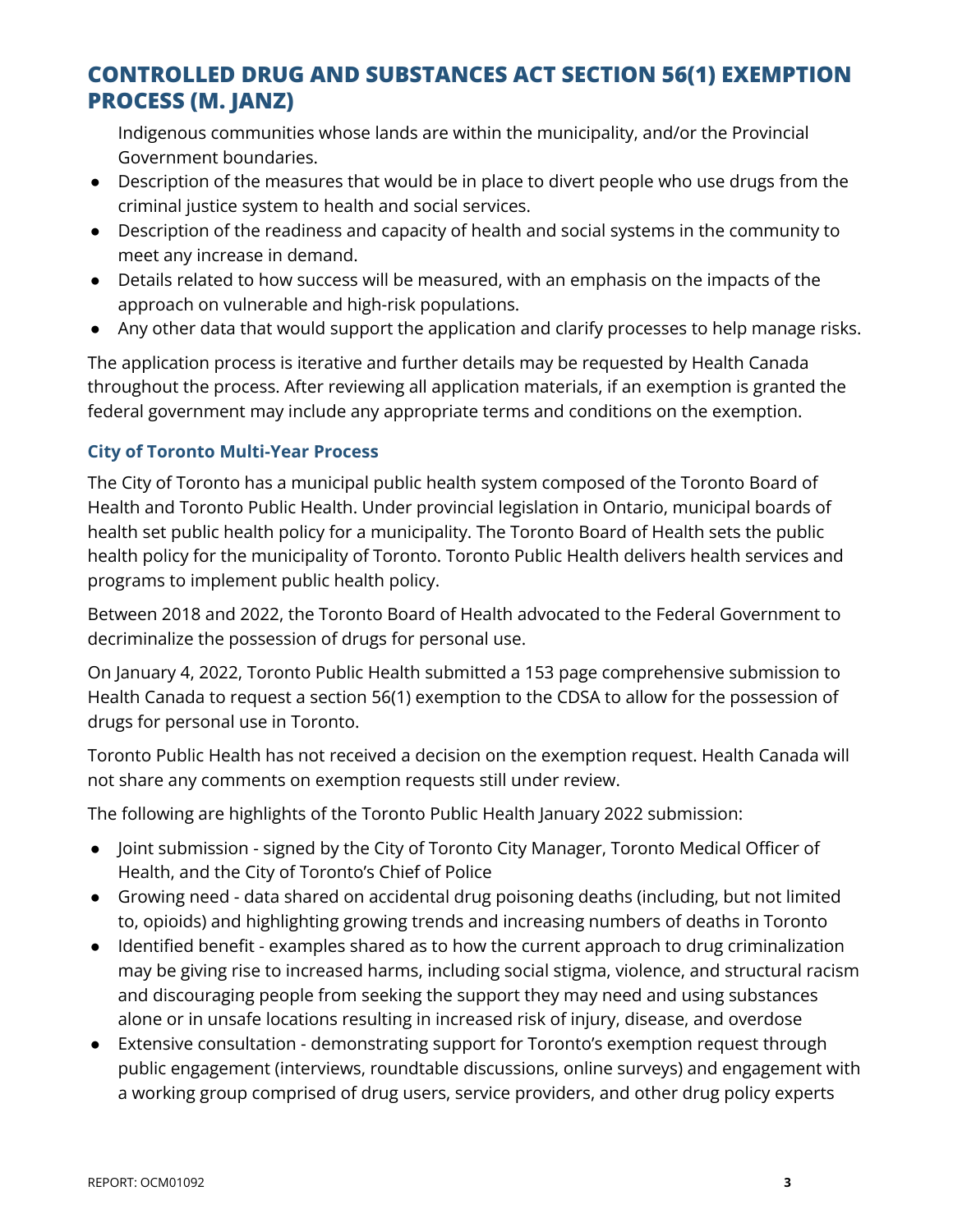- Broader approach highlighting how the exemption request supplements other efforts to address drug poisoning that includes supporting prevention, harm reduction, safe supply, treatment and enforcement as informed by their Drug Strategy and Overdose Action Plan
- Letters of support correspondence shared from other stakeholders confirming support

#### **Anticipated Benefits**

Initial research indicates that there are a number of possible benefits to decriminalizing controlled drugs and substances. These benefits may include:

- Decreased harm Decriminalization aims to decrease harm by applying multiple principles, policies and practices that focus on education, treatment and other wrap-around services instead of criminal sanctions.
- Improved public health Decriminalization could contribute to: less stigma and fear; decrease in high-risk consumption patterns (drug use occurring in the shadows); improved doctor/patient transparency; more appropriate prescribing and less reliance on illicit market; decreased overdoses and the transmission of blood-borne disease (HIV, Hepatitis C).
- Improved health equity Decriminalization mitigates underlying concerns related to the social determinants of health, for populations that are already overrepresented in the issues of poverty, judicial and health systems including Indigenous, Black and other racialized, marginalized and low-income communities, especially when considered through an intersectional lens.

#### **Intergovernmental Context and Potential Considerations**

In 2018, the Government of Canada established an independent Expert Task Force on Substance Use to explore potential alternatives to criminal penalties for the simple possession of controlled substances. In 2021, the Task Force released two reports to Health Canada which included recommending that criminal penalties related to simple possession and consumption of controlled substances be ended, in addition to recommending a number of other measures to provide a full spectrum of supports for people who use drugs or are in recovery.

A number of jurisdictions across Canada have similarly begun expressing and pursuing interest in decriminalizing small possession and consumption of drugs within their boundaries through a Section 56(1) exemption from the CDSA*.* In addition to Toronto Public Health, the City of Vancouver (with the support of the Vancouver Coastal Health Authority) and the Province of British Columbia have formally submitted exemption requests to Health Canada. Montreal, Ottawa, and Winnipeg are in earlier stages of exploring potential interest. At this time, Health Canada has not made any decision on the Toronto, Vancouver or British Columbia exemption requests.

On December 7, 2021, the federal government introduced Bill C-5 which among other actions would repeal certain mandatory minimum penalties and establish diversion measures for simple drug possession offenses. On December 15, 2021, a private member's Bill C-216 was introduced, which seeks to: repeal simple possession offenses; expunge certain drug-related convictions; and